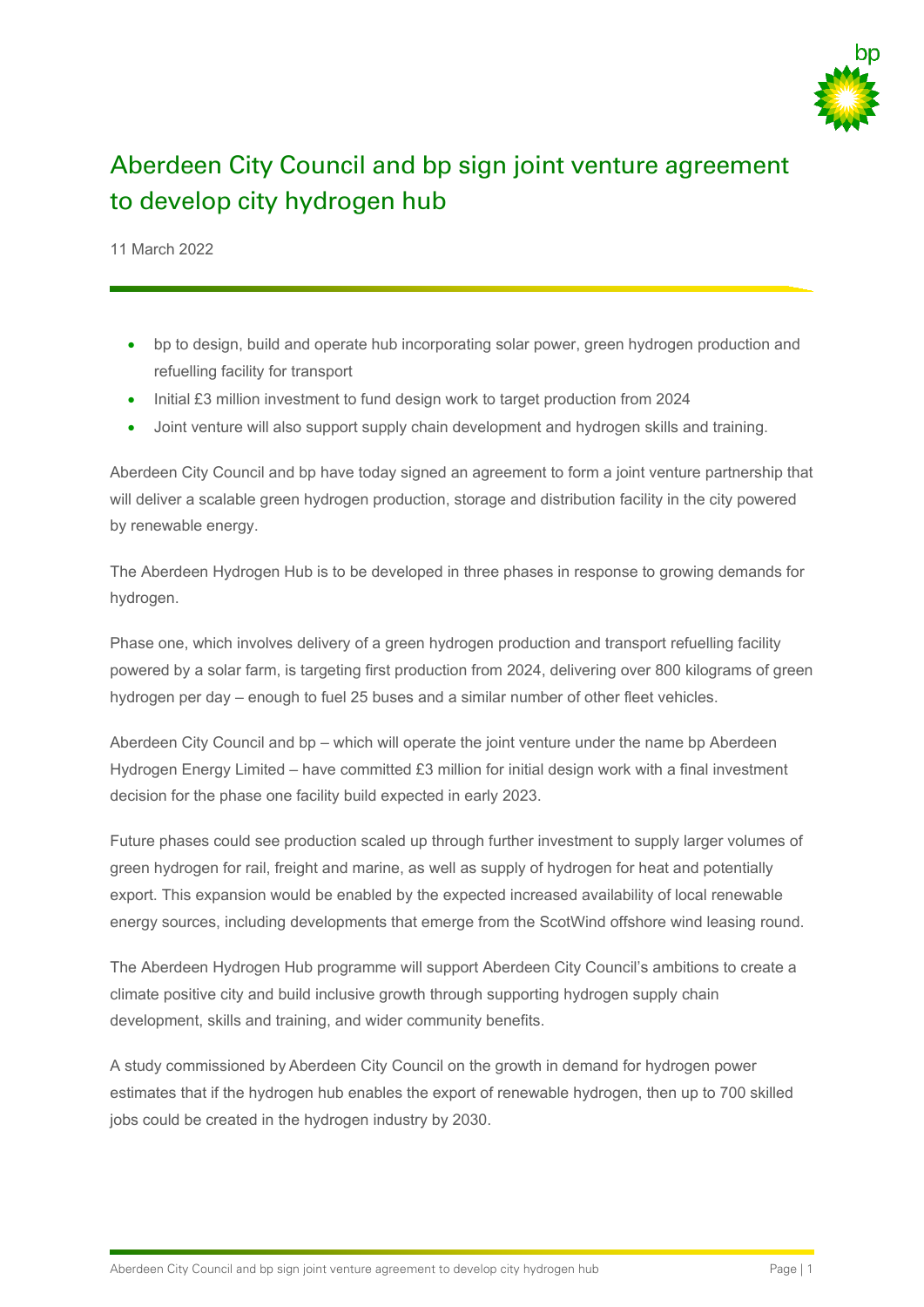Aberdeen City Council Leader Councillor Jenny Laing said: "Today is a milestone in delivery of our hydrogen programme. We are now seeing the benefits of having our 2015 Hydrogen Plan in place that provided a clear statement on the scale of our ambition to deploy hydrogen power in Aberdeen.

"We were ahead of the game then, and it is impressive that seven years on, we have a developing hydrogen economy with 85 hydrogen-powered vehicles deployed across the city, refuelling infrastructure, and a joint venture company with bp to deliver the hydrogen production and distribution hub.

"That next phase will see scale production of green hydrogen in response to growing demand and maintains Aberdeen's place at the forefront of the UK and Scotland's transition to renewable energy."

Partnering with cities and corporates as they shape their paths to net zero is a core part of bp's strategy. bp expects to partner with 10-15 cities globally by 2030 to provide innovative, integrated, and decarbonized energy solutions at scale to help them achieve their goals of net zero emissions. bp also aims to capture 10% of the low carbon hydrogen market in key geographies by 2030.

Louise Kingham CBE, bp's UK head of country and senior vice president for Europe, said: "bp is investing across all the energy transition growth areas in the UK. In fact, we have committed to spend £2 in the UK for every £1 generated here out to the middle of this decade.

"Today's announcement is evidence of that commitment in action and is supported by other ambitious plans to produce clean energy from UK offshore wind, develop carbon capture in Teesside and grow the country's electric vehicle charging network.

"With these new business opportunities underpinned by our long-standing position in North Sea oil and gas, we are showing what an integrated energy company can do.

"And all of this couldn't be possible without the skills and experience of a talented workforce and supply chain, eager to help make the UK's net zero ambitions a reality."

Aberdeen City Council's Convenor for City Growth and Resources Councillor Ryan Houghton added: "Aberdeen City Council has spent £7million to date to deliver a hydrogen programme that in turn has seen us lever in £35m additional investment from external partners. That sends a positive signal to investors that we are delivering our ambition, and a feature of our success is how industry has responded to the opportunity we have created.

"This joint venture with bp provides the city with the expertise to grow a supply chain, develop new skills and jobs and I believe this model will be an exemplar for how councils implement plans to reach net zero."